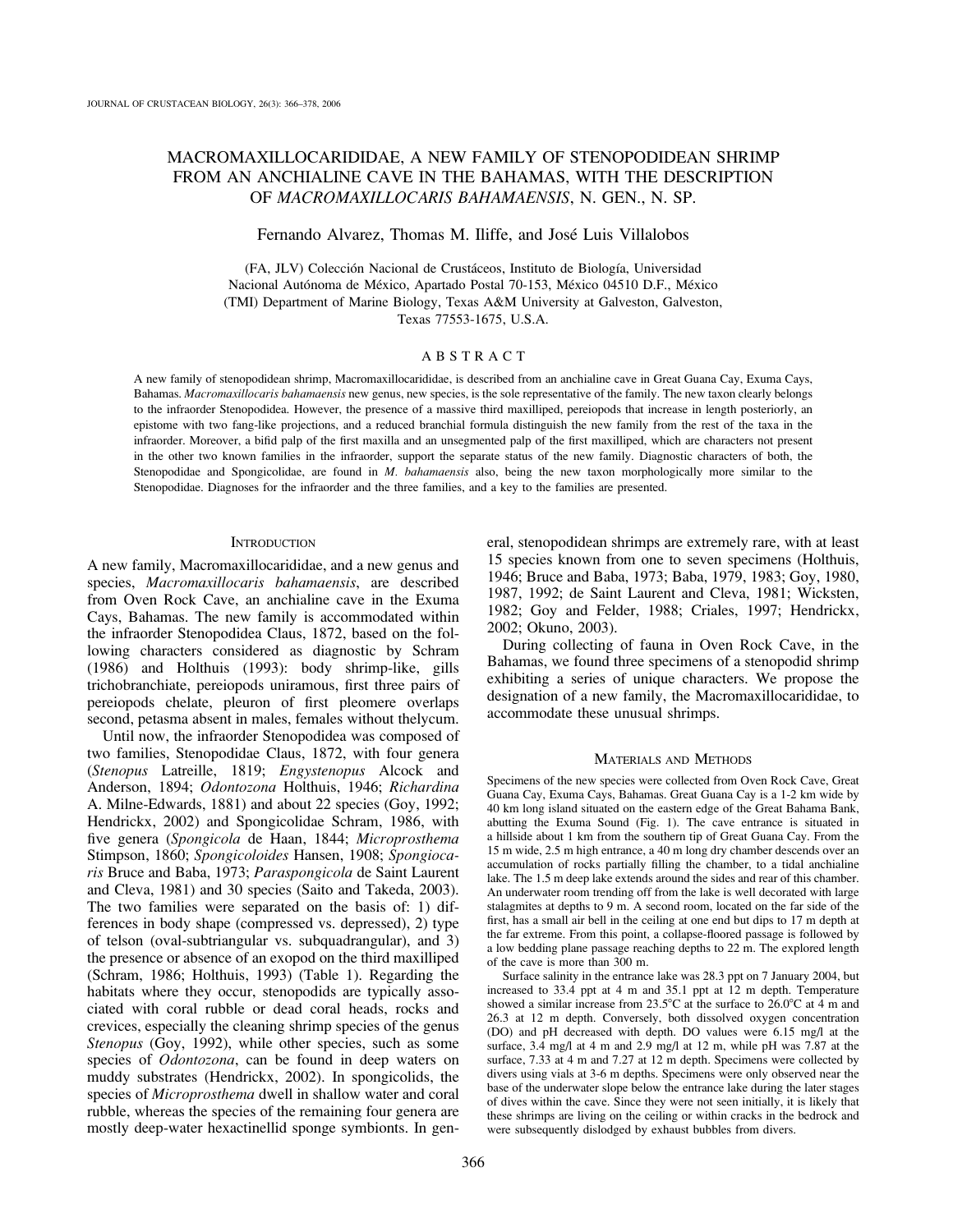|                    | Stenopodidae                                                                                       | Spongicolidae                                                                                                            | Macromaxillocarididae                                                                             |  |  |
|--------------------|----------------------------------------------------------------------------------------------------|--------------------------------------------------------------------------------------------------------------------------|---------------------------------------------------------------------------------------------------|--|--|
| General body shape | Compressed                                                                                         | Depressed                                                                                                                | Compressed<br>Long, subtriangular; posterior<br>margin with three spines                          |  |  |
| Telson             | Long, subtriangular; posterior<br>margin with one pair of spines,<br>sometimes with a median spine | Rounded or subquadrangular,<br>posterior margin with three to<br>five spines                                             |                                                                                                   |  |  |
| Epistome           | Rounded with anterior spines<br>oriented frontwards                                                | Rounded with anterior spines<br>oriented frontwards                                                                      | Semicircular with two fang-like<br>teeth                                                          |  |  |
| First maxilla      | Distal margin of palp rounded                                                                      | Distal margin of palp rounded                                                                                            | Distal margin of palp bifid                                                                       |  |  |
| First maxilliped   | Endopod 3-segmented                                                                                | Endopod 3-segmented                                                                                                      | Endopod unsegmented                                                                               |  |  |
| Third maxilliped   | With exopod                                                                                        | Typically without exopod, if<br>present well developed or<br>rudimentary                                                 | With exopod                                                                                       |  |  |
|                    | As long as or shorter than first<br>pereiopod                                                      | As long as or shorter than first<br>pereiopod                                                                            | Longer than first two pereiopods                                                                  |  |  |
|                    | Slender, never as stout as<br>pereiopods                                                           | Slender, never as stout as<br>pereiopods                                                                                 | Massive, stouter than pereiopods                                                                  |  |  |
|                    | With simple setae                                                                                  | With simple setae                                                                                                        | With articulated setae                                                                            |  |  |
| Pereiopods         | Third one the longest                                                                              | Third one the longest                                                                                                    | Fifth one the longest                                                                             |  |  |
|                    | Carpus of third pereiopod<br>proportionally shorter than in first<br>two pereiopods                | Carpus of third pereiopod<br>proportionally shorter than in first<br>two pereiopods                                      | Carpus of third pereiopod<br>proportionally of about the same<br>length in first three pereiopods |  |  |
| Uropodal endopod   | With two dorsal ridges                                                                             | With single dorsal ridge                                                                                                 | With single dorsal ridge                                                                          |  |  |
| Branchial formula  | Arthrobranchs on all three<br>maxillipeds                                                          | Arthrobranchs on all three<br>maxillipeds                                                                                | Arthrobranchs on third<br>maxilliped only                                                         |  |  |
|                    | Epipods on all three maxillipeds<br>and on first four pereiopods                                   | Epipods on all three maxillipeds,<br>they may be absent on all<br>pereiopods, or present on first<br>three or four pairs | Epipods on third maxilliped only                                                                  |  |  |

Table 1. Comparison of diagnostic characters of the three families of the infraorder Stenopodidea.

The holotype was first photographed at the Caribbean Marine Research Center on Lee Stocking Island, Exuma Cays, Bahamas, in vivo on the day it was collected (Fig. 2). This same specimen was used to produce the figures; after obtaining the total lateral view (Fig. 3), it was dissected to figure all the appendages and mouthparts (Figs. 4-6). Subsequently, one of the third maxillipeds was prepared using conventional techniques to be observed through the scanning electron microscope (SEM) (Fig. 7). Two paratypes collected a year after the holotype were left untouched.

The classification proposed by Martin and Davis (2001) is followed. The material studied herein is deposited in the Colección Nacional de Crustáceos (CNCR), Instituto de Biología, Universidad Nacional Autónoma de México. The abbreviations used are: cl, carapace length; tl, total length; M, maxilliped; P, pereiopod.

#### **SYSTEMATICS**

### Infraorder Stenopodidea Claus, 1872

Stenopinae Claus, 1872: 500. Stenopidea Bate, 1888, 24: 206. Stenopodidea Holthuis, 1946, 7: 2. Stenopodidea Martin and Davis, 2001: 72.

Diagnosis.—Body shrimp-like. Carapace fused to thorax. Gills trichobranchiate. Eyes stalked, compound. Antennules biramous, antennae with 5-segmented peduncle and scaphocerite. Epistome in two parts: narrow anterior portion between antennae, posterior portion usually heavily armed with spines on perimeter of circular portion to which labrum attaches. Mandibles with palp usually 3-segmented. Maxillulae with endopodal palp; maxillae biramous, with two bilobed endites. Third maxillipeds long, pediform, 7 segmented. Pereiopods uniramous; first three pairs chelate, third pair typically the largest. Pleopods without appendixes internae, first pair uniramous. Pleuron of first pleomere overlapping the second. Eggs brooded on pleopods, larvae hatched as zoeae (or later). Males without petasma, females without thelycum. Male gonopores on the coxae of the fifth pair of pereiopods, females with gonopores on the coxae of the third pair of pereiopods. [Diagnosis modified from Schram (1986) and Davie (2002)]

### Family Stenopodidae Claus, 1872

Stenopinae Claus, 1872: 500.

Stenopidae Huxley, 1879: 785.

Stenopodidae Smith and Weldon, 1909, in Harmer and Shipley 4: 162; Holthuis,1993: 312; Martin and Davis, 2001: 72.

Type Genus.—Stenopus Latreille, 1819.

Diagnosis.—Body compressed. Telson elongate, lanceshaped, ending in two strong spines, sometimes with a third spine in between. Endopod of uropod with two longitudinal dorsal ridges. Propodus of second maxilliped with cristate ventral margin. Third maxilliped always with a distinct exopod, whole appendage as long as or shorter than first pereiopod, never stouter than pereiopods. Third pereiopod the longest. One to three chelate appendages, cutting edges of chelae with series of peg-like teeth separated by chitinous lamellae distally. Branchial formula always composed of 19 branchial exites. [Diagnosis modified from Holthuis (1993) and Davie (2002)]

Family Spongicolidae Schram, 1986

Spongicolidae Schram, 1986: 284.

Type Genus.—Not designated in original description; Spongicola de Haan, 1844, is hereby proposed as type genus.

Diagnosis.—Body depressed. Telson broadly lance-shaped or subquadrangular, ending in three to five subequal spines. Uropodal endopod usually with single longitudinal dorsal ridge. Propodus of second maxilliped with rounded, unarmed ventral margin. Third maxilliped with exopod well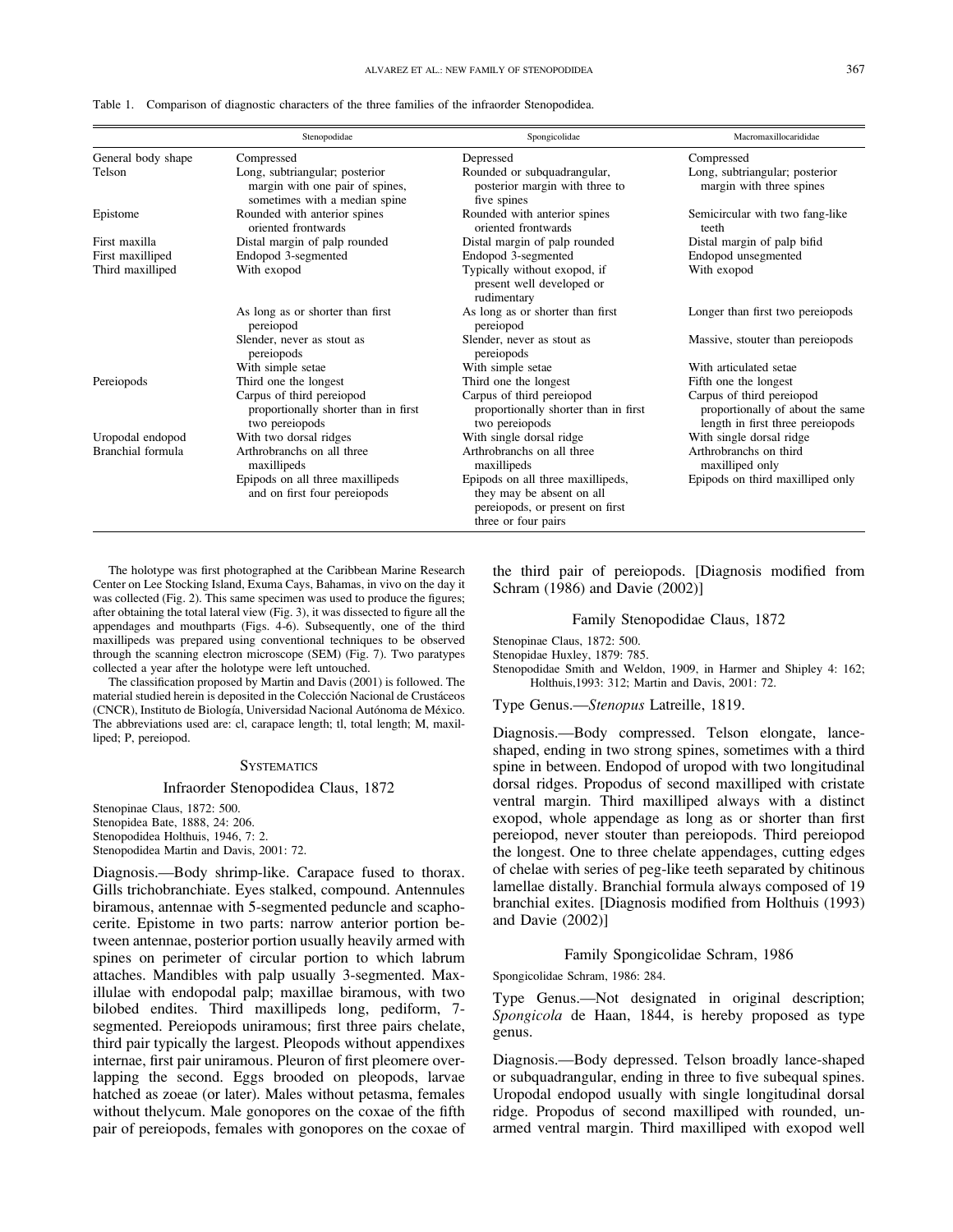

Fig. 1. Map of the Bahamas archipelago showing the location of Oven Rock Cave in relation to the major islands. The dashed line represents the approximate position of the 100 m depth contour which marks the edge of the shallow water carbonate banks.

developed, rudimentary or absent; whole appendage as long as or shorter than first pereiopod; never stouter than pereiopods. Third pereiopod the longest, except in Paraspongicola where the second pereiopod is longer than the third. Chelate appendages with chitinous ridges distally on cutting edges, rarely with few small sharp teeth. Branchial formula always composed of 12-19 branchial exites. [Diagnosis modified from Holthuis (1993) and Davie (2002)]

# Family Macromaxillocarididae, new family Type Genus.—Macromaxillocaris, new genus.

Diagnosis.—Body slightly compressed. Telson lanceolate, terminating in three spines. Uropodal endopod with single longitudinal ridge. Propodus of second maxilliped with ventral margin straight and a prominent acute tooth. Third maxilliped with well-developed exopod, whole appendage longer than first two pereiopods, stouter than all pereiopods. Pereiopods increasing in length posteriorly. Chelate appendages with chelae devoid of teeth, cutting edges smooth. Epistome with two fang-like projections. Reduced branchial formula in comparison to the rest of the species in the infraorder (Table 2). Unsegmented palp of first maxilliped. Branchial formula composed of 12 branchial exites.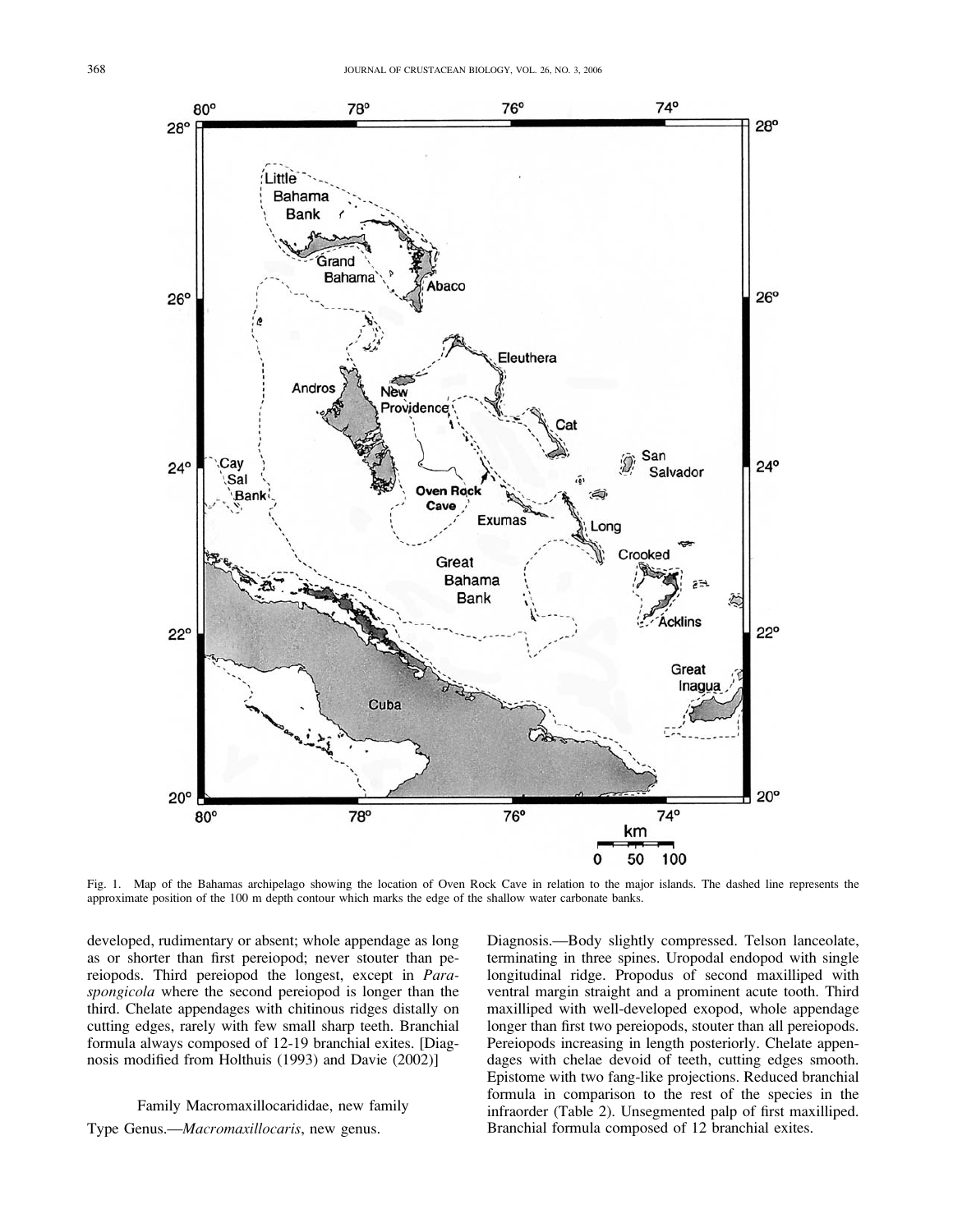

Fig. 2. Macromaxillocaris bahamaensis, new species, female holotype live: a, dorsal view; b, detail of cephalothorax; c, detail of telson and uropods. Scale bars represent: a-b, 1 mm; c, 0.5 mm.

Etymology.—The name to denote the new family is formed by "macro", from the greek makros, meaning long; "maxillo", from the latin *maxillaris*, pertaining to the jaw or the mouth area; and ''carididae'', derived from karis, the greek word for shrimp. The resulting name describes the exceptionally long third maxilliped present in these shrimps.

## Macromaxillocaris, new genus

Type Species.—Macromaxillocaris bahamaensis, new species.

Diagnosis.—Small stenopodid shrimps adapted to cave life, with body slightly compressed, unpigmented; eyes reduced, without cornea or any visual elements. Third maxillipeds bearing two rows of long articulated setae on merus, carpus, propodus and dactylus, forming sieving apparatus. Setae longitudinally grooved, groove facing mesially, borders of groove finely serrate; each seta with basal structure to avoid excessive lateral movement. Chelae of first three pereiopods similar in shape, with a constant dactylus length/propodus length ratio of 0.5. Fourth and fifth pereiopods with carpi and propodi not multiarticulated; dactyli deeply bifid. Palp of first maxilla deeply cleft.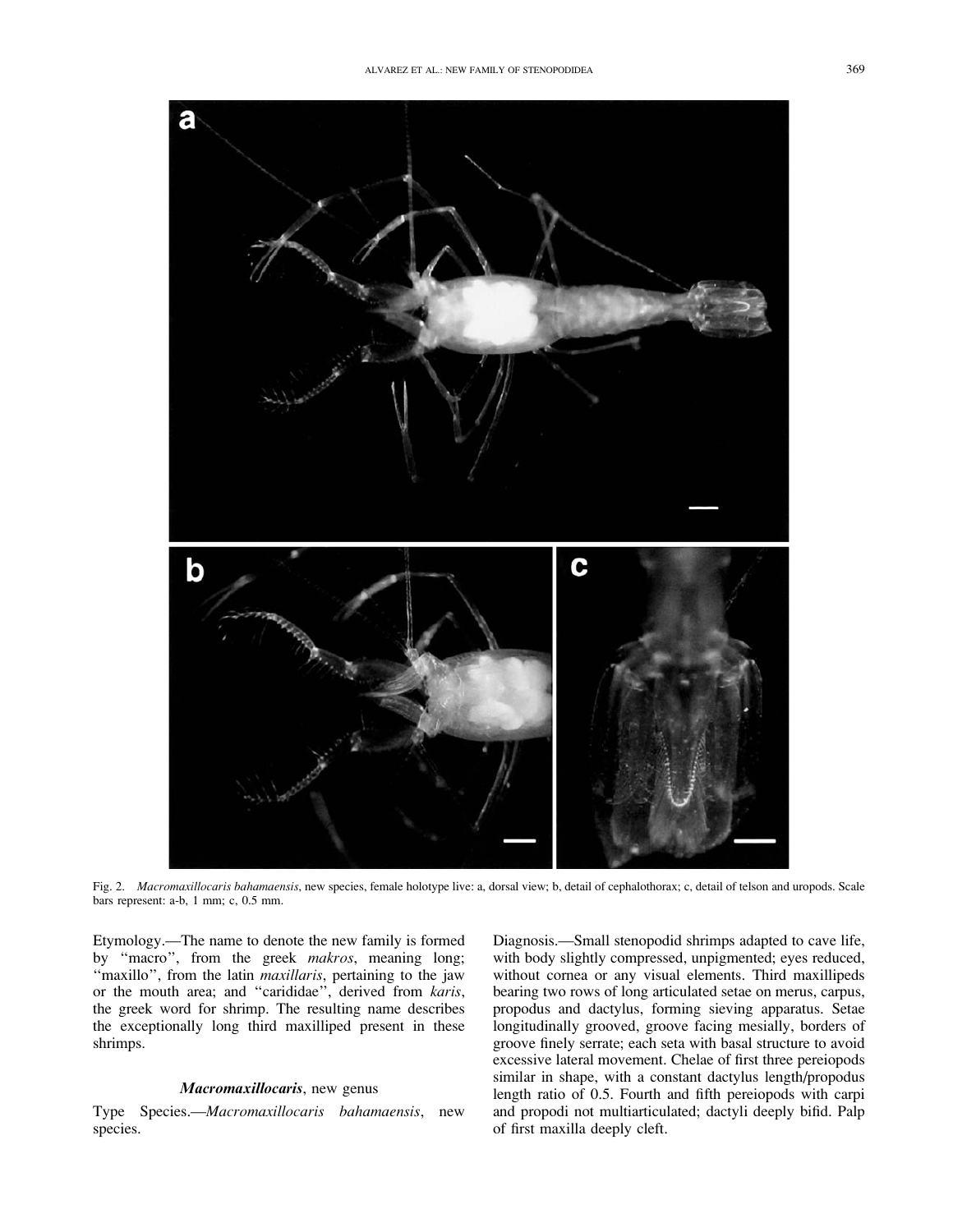

Fig. 3. Macromaxillocaris bahamaensis, new species, female holotype: Total lateral view. Scale bar = 1 mm.

Remarks.—The general body shape, cephalothorax and pleon, of the new genus is similar to the body plan of many stenopodideans. However, the size and shape of several appendages show unique modifications. In contrast with those seen in other genera in the infraorder, the pereiopods of Macromaxillocaris are all very slender and elongate, increasing in size posteriorly. In all other stenopodideans, the length proportions of the articles change substantially throughout the pereiopods; the third one being the longest, typically with a shortened carpus and with an ornamented chela that is much heavier than those of the first two pereiopods.

Although the third maxilliped in the Stenopodidae and Spongicolidae is a well developed, pediform, densely setose, 7-segmented appendage, it is always shorter and less robust than the first pereiopod. In Macromaxillocaris, the third maxilliped is the strongest appendage, clearly adapted to trap food particles.

Macromaxillocaris also represents the first form in the infraorder to be adapted to cave life. Color patterns are especially important in identifying stenopodideans, in some instances they can be used to separate species. Although common in some deep-water species, an unpigmented shallow water-form therefore represents also an important departure from the general pattern in the infraorder.

Etymology.—The name is formed as in the family name, the ending "carididae" changes to "caris", to denote the genus. The gender is feminine.

## Macromaxillocaris bahamaensis, new species Figs. 2-7

Holotype.—Female, cl 4.5 mm, tl 14.4 mm; 10 January 2003; Oven Rock Cave, Great Guana Cay, Exuma Cays, Bahamas; collected by T. M. Iliffe; CNCR 23167.

Paratypes.—Female, cl 3.7 mm, tl 11.7 mm; female, cl 3.0 mm, tl 9.7 mm; 7 January 2004; Oven Rock Cave, Great Guana Cay, Exuma Cays, Bahamas; collected by T. M. Iliffe; CNCR 23168.

Description of Holotype.—Rostrum triangular in lateral and dorsal views, armed dorsally with five teeth, ventral margin straight, reaching proximal half of second antennular segment (Fig. 3). Carapace with deep and narrow cervical groove dorsally, becoming less marked laterally, disappearing before intersecting branchiostegal and cardiac grooves (Fig. 4a). Lateral portion of cervical groove with scattered spines. Branchiostegal groove shallow, slightly arched posteriorly, with line of spines running along superior margin. Cardiac groove shallow, straight in lateral view, without spines. Gastric region of carapace with series of spines forming inverted V-shape dorsally, with scattered spines laterally. Pterygostomian region with scattered spines and minute granules. Orbit rounded, smooth; antennal and pterygostomian angles simple, not produced. Posterior margin of carapace broadly rounded laterally, overlapping slightly on top of first abdominal somite (Fig. 3). Eyes reduced, not pigmented.

Sternite 5 with two projections joining mesially on ventral surface of thorax, forming inverted V-shape; sternite 6 with simple ridge, anterior margin rounded; sternite 7 with simple, straight ridge; sternite 8 with triangular projections not joining mesially; posterior portion of sternite 8 with wide V-shaped ridge (Fig. 6B).

Pleon smooth, without spines or grooves, except for two shallow depressions on second and sixth somites. Pleuron of first somite narrow dorsally, becoming wider laterally, ventral margin rounded; anterolateral portion partially covered by carapace (Fig. 3). Second somite about three times the length of first, dorsally with short and shallow depression, pleuron broadly rounded laterally. Third somite longest, anterior and posterior margins slightly rounded,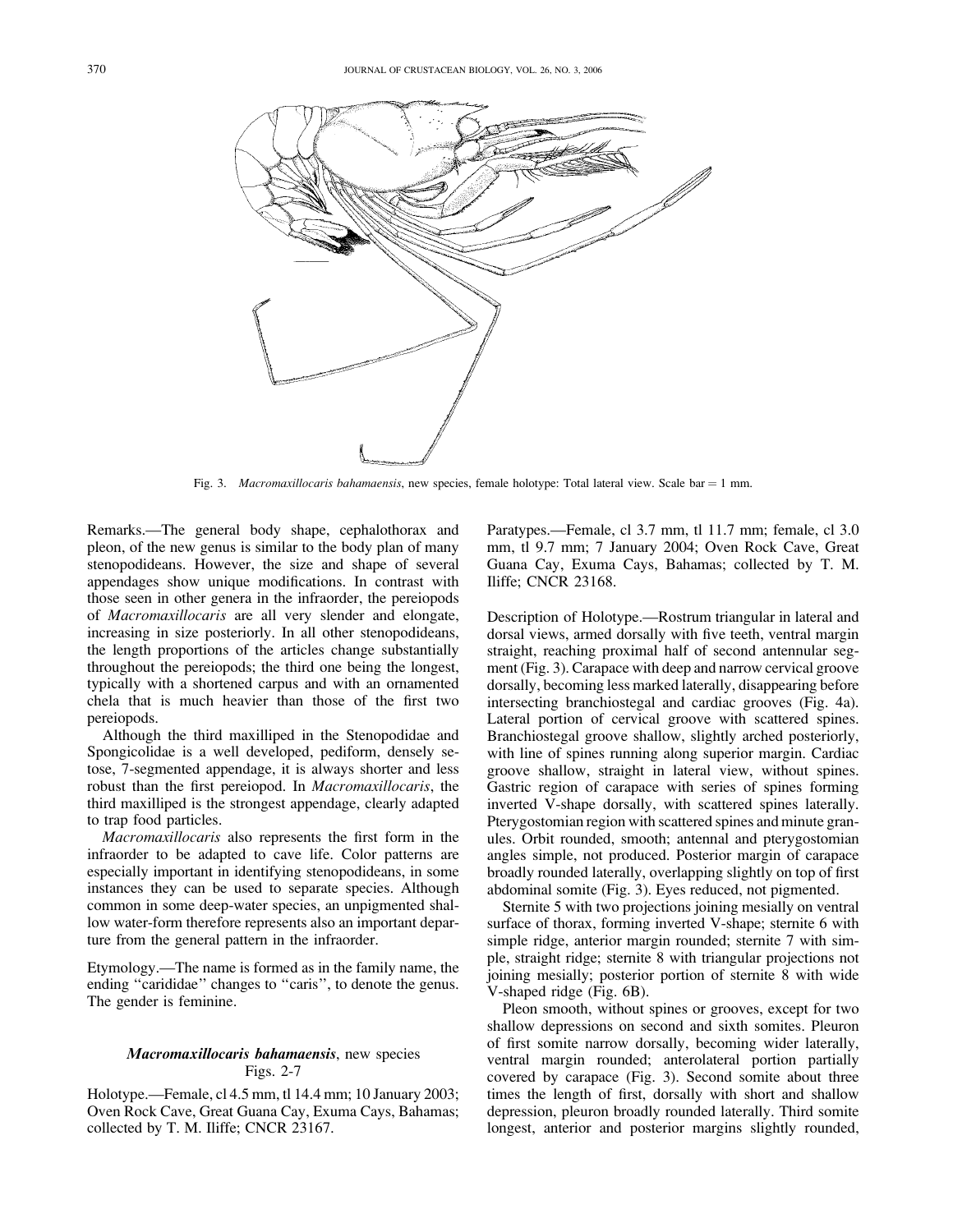

Fig. 4. Macromaxillocaris bahamaensis, new species, female holotype: a, dorsal view of carapace; b, antennule; c, antenna; d, telson and uropods; e-i, first through fifth pleopod. Scale bars represent: a, d-i, 1 mm; b-c, 0.5 mm.

ventrolateral margin of pleuron sinuous. Pleura of fourth and fifth somites with obtuse margins. Sixth somite twice as long as tall, posterodorsal margin overlapping telson, ventrolateral angle concave and receiving basal article of uropods. Telson of same length as internal ramus of uropods, shorter than external ramus; anterior half broad, becoming narrower posteriorly, posterior width less than one third anterior width. Dorsal surface with median elevation close to anterior margin, divided by narrow, shallow cleft, each one of the two resulting lobes with one spine; two longitudinal ridges running almost along whole length of telson, each one with six spines; one pair of marginal spines on posterior half,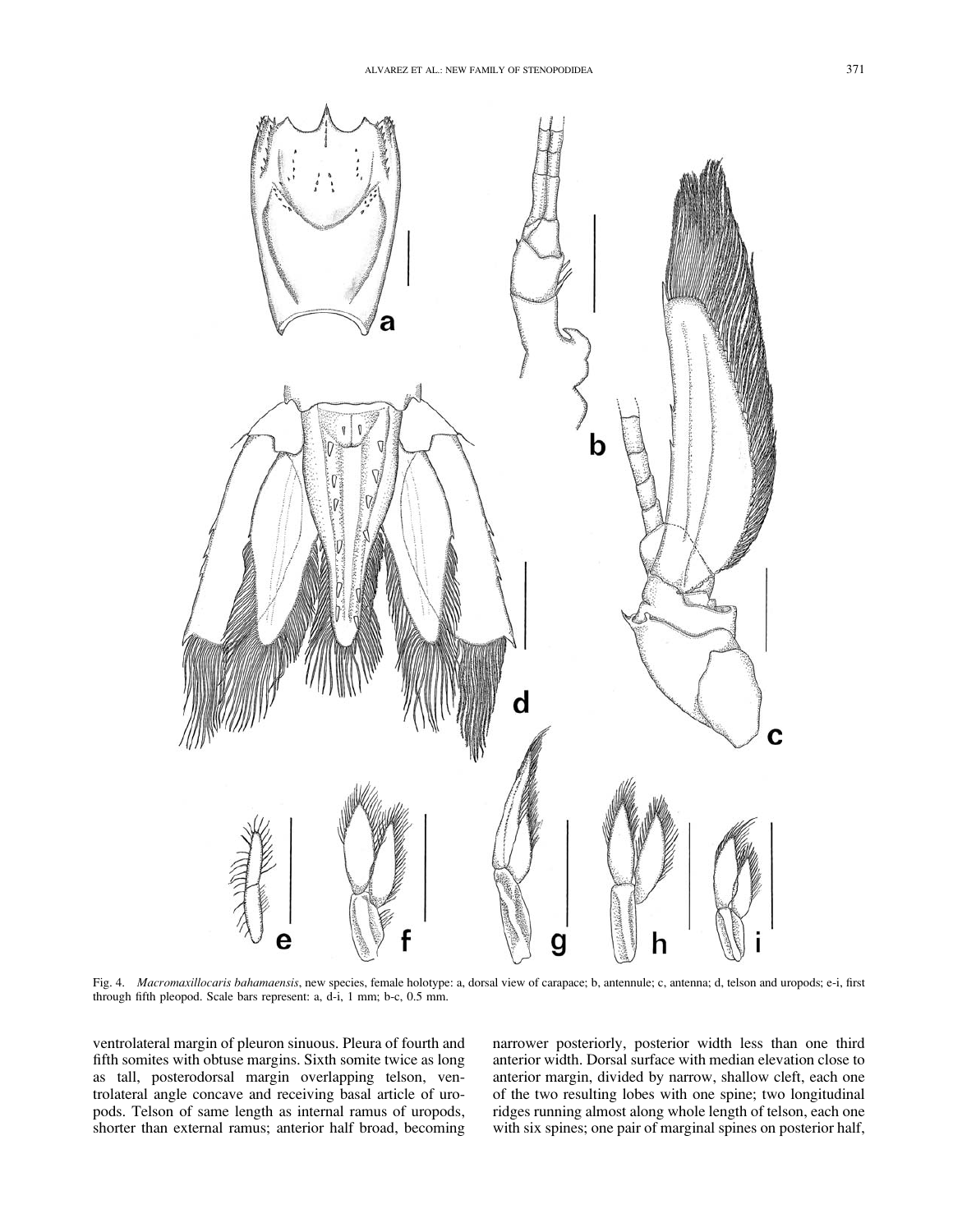

Fig. 5. Macromaxillocaris bahamaensis, new species, female holotype: a, epistome, lateral view; b, epistome, ventral view; c, right mandible, anterior view; d, detail of right mandible, posterior view; e, first maxilla; f, second maxilla; g, first maxilliped; h, second maxilliped. Scale bars represent: a-e, 0.5 mm; f-h, 1 mm.

close to midlength; posterior margin rounded, with three strong spines of same length; margin between marginal spines bearing long setae (Fig. 4d).

Antennular peduncle half as long as antennal scale. Stylocerite hook-like, situated on proximal portion of article. Second antennular article 1.3 times as long as wide, distal margin irregular, with strong lateral spine 0.5 times as long as article (Fig. 4b). Third antennular article divided, giving origin to antennular flagella. Antenna with scaphocerite 3.8 times as long as broad, including distolateral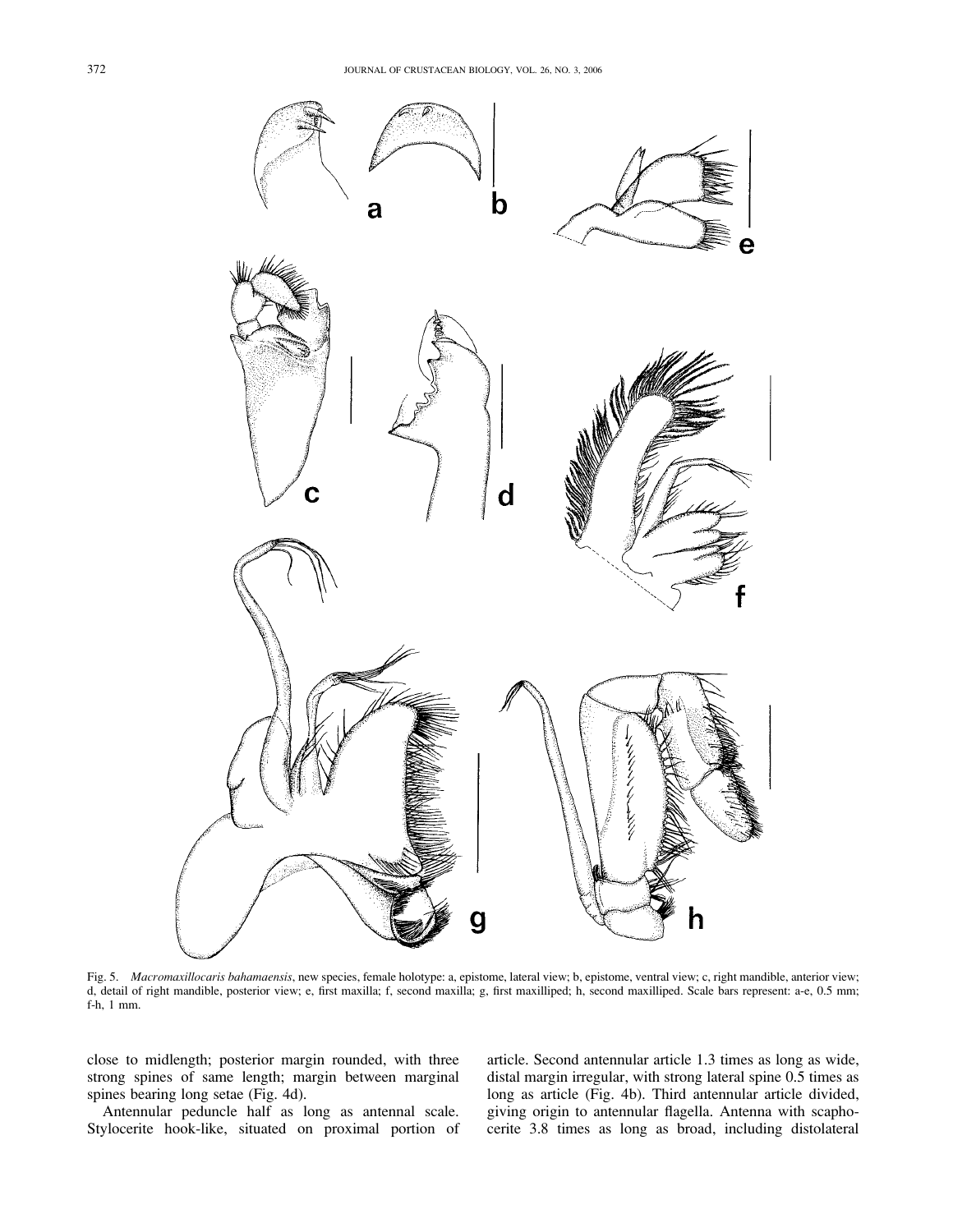

Fig. 6. Macromaxillocaris bahamaensis, new species, female holotype: a, third maxilliped; b, ventral view of thorax; c, dactylus of fourth pereiopod. Scale bars represent: a-b, 1 mm; c, 0.5 mm.

tooth; lateral margin slightly arched, with two large and one small teeth at midlength, mesial margin simple; distolateral tooth completely projected beyond distal margin of scaphocerite; basicerite with row of sharp spines on ventrolateral surface; antennal flagellum simple (Fig. 4c).

Epistome protruding pterygostomian angle in lateral view of carapace, formed by semicircular projection bearing two fang-like teeth (Figs. 3, 5a-b). Mandibles asymmetrical, palp with three articles, bent into space between molar and incisor processes; molar process with one distinct strong short spine and two blunt knobs, incisor process of right mandible with irregular cutting edge formed by seven denticles of different sizes (Figs. 5c-d).

First maxilla with distal lacinia elongated, superior margin rounded, inferior and mesial margins straight; mesial margin bearing simple, strong, short setae interspersed with short spines. Proximal lacinia not as robust as distal one, mesial margin rounded, with simple, short setae. Palp tapering distally, distal margin bifid, devoid of setae (Fig. 5e).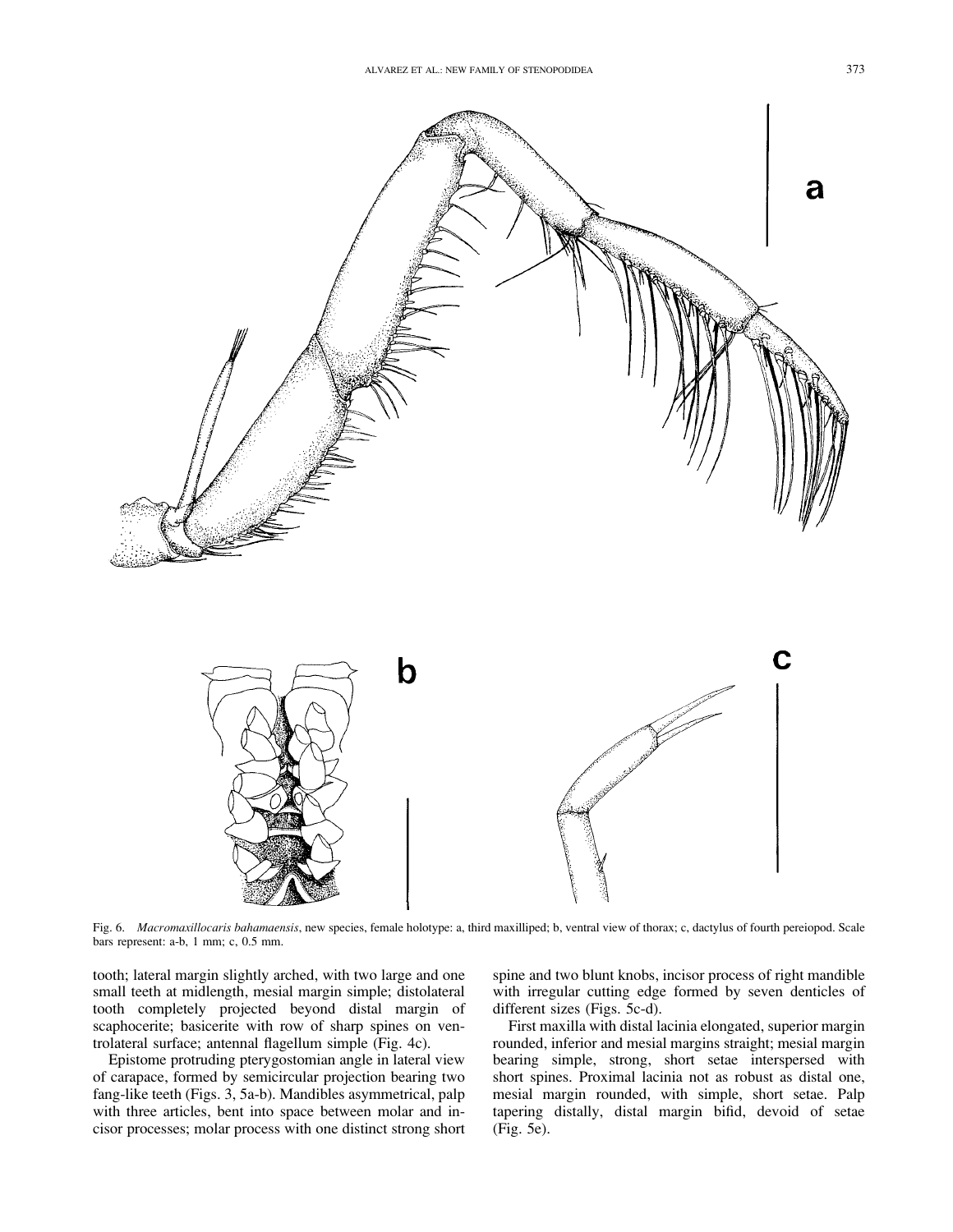

Fig. 7. Macromaxillocaris bahamaensis, new species, female holotype, all SEM micrographs of articulated setae of third maxilliped: a-b, details of basal portion; c-d, details of grooves and serrate edges.

Second maxilla with scaphognathite elongated anteriorly, bordered with long plumose setae, posterior lobe missing; coxal and basal endites deeply bilobed, sparsely bordered with simple setae; endopodite unsegmented, simple with scattered setae (Fig. 5f).

First maxilliped with coxa rolled distally, with marginal setae; basis approximately trapezoidal, gnathal border with long setae, line of submarginal setae close to proximomesial angle; endopodite unsegmented, with long setae apically; exopodite twice as long as endopod, with four apical long setae, basal portion wide; epipodite oval-shaped, devoid of setae (Fig. 5g).

Second maxilliped subpediform, endopod 5-segmented, dactylus oval-shaped, gnathal border densely lined with short setae; propodus 1.5 times as long as dactylus, approximately rectangular, distal portion of gnathal border

Table 2. Branchial formula of Macromaxillocaris bahamaensis new species.

|                      | Maxillipeds |   |   | Pereiopods |   |   |           |   |
|----------------------|-------------|---|---|------------|---|---|-----------|---|
|                      |             | π | Ш |            | П | Ш | <b>IV</b> | v |
| Pleurobranchs        |             |   |   |            |   |   |           |   |
| <b>Arthrobranchs</b> |             |   |   |            |   |   |           |   |
| Podobranchs          |             |   |   |            |   |   |           |   |
| Epipods              |             |   |   |            |   |   |           |   |
| Exopods              |             |   |   |            |   |   |           |   |

with short setae, conspicuous denticle on proximomesial margin; carpus short, subtriangular; merus broad, mesial margin rounded with regularly placed setae, external surface with line of short setae running medially; ischium half as long as wide, with patch of setae on distolateral angle, scattered setae on mesial margin; basis with small dense patch of seta on mesial margin. Exopod long, slender, devoid of setae except for three apical ones (Fig. 5h).

Third maxilliped pediform, basis visible in lateral view, exopod shorter than ischium. Ischium slightly arched, directed anteriorly in same direction as longitudinal body axis, 3.7 times longer than wide, becoming wider distally; inferior margin with line of small spines irregularly spaced (Fig. 6a). Merus longest article, 3.3 times longer than wide, articulation with ischium at approximately  $45^{\circ}$  angle; straight in lateral view, directed upwards (Figs. 3, 6a), slightly arched in dorsal view, directed somewhat laterally (Fig. 2b); inferior margin with line of small spines, becoming more separated distally. Carpus 0.7 times as long as merus, proximal width almost twice distal width (Fig. 3); straight in lateral view, oriented parallel to longitudinal body axis (Fig. 3), straight in dorsal view, directed laterally at  $45^{\circ}$  angle with respect to longitudinal body axis (Figs. 2a-b). Propodus somewhat longer than carpus, constant thickness throughout; in dorsal view oriented laterally, at a slightly higher angle than carpus relative to longitudinal body axis (Figs. 2a-b). Dactylus shortest article, simple, tapering distally (Figs. 3, 6a). Merus,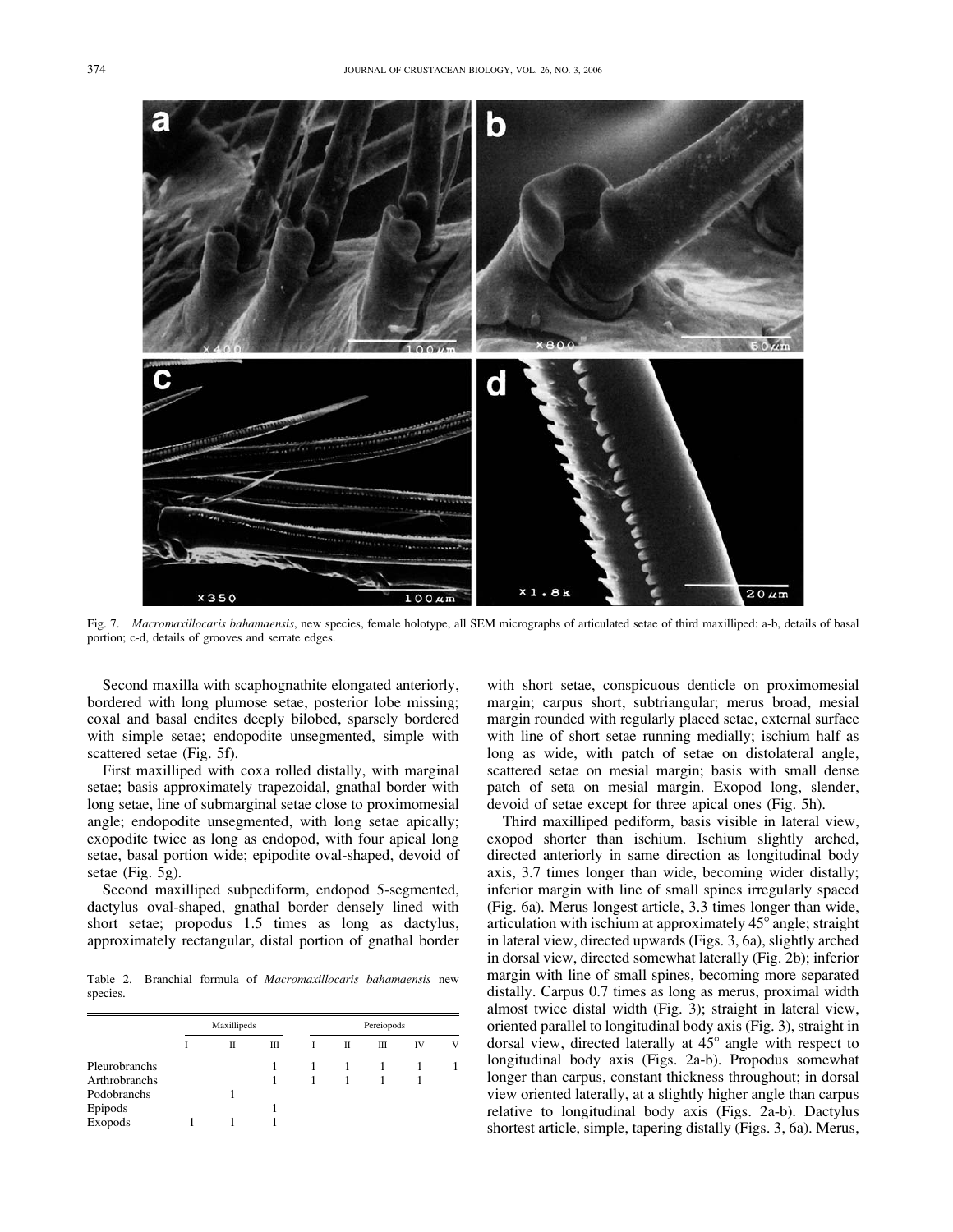carpus, propodus and dactylus bearing two rows of long articulated setae, respectively, one on ventral and one on dorsal margins, forming sieving apparatus (Figs. 2a-b, 3). Articulated setae grooved longitudinally, groove facing mesially, borders of groove finely serrate (Figs. 7c-d); basal portion of seta with knob that fits into cylindrical structure and prevents excessive lateral movement (Figs. 7a-b).

First pair of pereiopods shortest, all articles simple, without spines; ischium shortest article, merus 1.8 times as long as ischium, carpus 1.3 times as long as ischium, propodus the longest article, chela slender, 2.2 times as long as ischium; dactylus length/chela length ratio 0.53, cutting edges of fingers devoid of teeth (Fig. 3). Second pair of pereiopods similar to first pair but longer; ischium shortest article, merus twice the length of ischium, carpus 1.7 times as long as ischium, propodus longest article, chela slender, 2.1 times as long as ischium; dactylus length/chela length ratio 0.51, cutting edges of fingers devoid of teeth (Fig. 3). Third pair of pereiopods similar to but longer than first two pairs; ischium shortest article, merus and carpus 1.8 times as long as ischium, propodus longest article, chela slender, 1.9 times as long as ischium; dactylus length/chela length ratio 0.51, cutting edges of fingers devoid of teeth (Fig. 3). In female holotype coxa expanded mesially with circular genital pore (Fig. 6b). Fourth pair of pereiopods longer than anterior three pairs, not chelate; carpus longest article, undivided, with scattered minute spines along ventral margin; propodus undivided, with scattered minute spines along ventral margin; dactylus deeply biunguiculate (Figs. 3, 6c). Fifth pair of pereiopods longest; 3, 1.9, 1.2 and 1.1 times as long as first through fourth pairs, respectively; carpus longest article, undivided, with scattered minute spines along ventral margin; propodus undivided, with row of regularly spaced spines along ventral margin; dactylus deeply biunguiculate (Fig. 3).

First pair of pleopods uniramous, second through fifth pairs biramous; third pair largest, fourth and fifth pairs progressively decreasing in size. All pleopods without appendix interna (Figs. 4e-i).

Uropods with protopod approximately triangular, with single lateral seta (Fig. 4d). Endopod lanceolate, borders of posterior half lined with long setae, single tooth on middle lateral margin, single medial longitudinal ridge; of about same length as telson (Fig. 2c). Exopod with mesial margin broadly rounded; lateral margin straight, devoid of setae, with three teeth in middle region; posterolateral tooth reaching beyond posterior margin of blade (Fig. 4d).

Etymology.—The specific epithet "bahamaensis" is derived from ''Bahamas'', making reference to the place of origin of the new species.

Remarks.—A small amount of variation was observed among the three specimens examined. They all were females. The holotype shows well-developed genital pores on the mesial surface of the coxae of the third pereiopods. All three specimens had rounded abdominal pleura. The specimens ranged in total length from 9.7 to 14.4 mm, preserving the same body proportions. The most noticeable variation was seen in the setation pattern of the third maxilliped. The articulated setae occur from the merus to the dactylus,

however the number and length of the setae on each article varied among the specimens.

## Key to the Families of Stenopodidea, Modified from Holthuis (1993)

- 1. Body compressed. Telson elongate lance-shaped. Propodus of second maxilliped with cristate ventral margin armed with teeth or hooked proximal spines. Third maxilliped always with distinct exopod . . .
- ............................................... 2 – Body depressed. Telson broadly ovoid or subquadrangular. Propodus of second maxilliped with rounded, unarmed ventral margin. Exopod of third maxilliped sometimes absent or rudimentary . . ........
- ...................................... Spongicolidae 2. Third maxilliped shorter than or as long as first pereiopod. Telson ending in two strong spines, sometimes with much smaller spine in between. Uropodal endopod with two longitudinal dorsal ridges. Branchial formula always composed of 19 branchial exites . ....
- ....................................... Stenopodidae – Third maxilliped massive, longer than first two pereiopods. Telson ending in three strong spines. Uropodal endopod with single longitudinal dorsal ridge. Branchial formula composed of 12 branchial exites . ..................... Macromaxillocarididae

### **DISCUSSION**

The Macromaxillocarididae clearly represents a new group within the Stenopodidea. However, its position relative to the other two known families is not clear due to the combination of characters found in the new taxon (Table 1). Superficially it resembles the Stenopodidae. The Macromaxillocarididae shares with Stenopodidae the compressed body, an elongated telson and an exopod on the third maxilliped; it shares an uropodal endopod with a single dorsal ridge and a reduced branchial formula with some species in the Spongicolidae.

Most species in the infraorder have one pleurobranch on the third maxilliped (M3) and on all pereiopods (P1-P5); one arthrobranch on M1-M2, and two arthrobranchs from M3 to P5; one podobranch on M2; one epipod from M1 to P5; and one exopod on all three maxillipeds (de Saint Laurent and Cleva, 1981; Saito and Takeda, 2003). Important departures from this general pattern are also present, particularly in the genera Spongiocaris and Spongicoloides, in which the pereiopods may lack epipods and the exopods on the maxillipeds may be rudimentary or absent (Saito and Takeda, 2003). The branchial formula of Macromaxillocaris bahamaensis is reduced when compared to the general stenopodidean pattern (Table 2). However, as in the new species, at least three species of Spongicoloides (S. galapagensis Goy, 1980; S. inermis [Bouvier, 1905]; and S. profundus Hansen, 1908) have one arthrobranch from M3 to P5 and lack epipods on the pereiopods (Saito and Takeda, 2003). Additional reductions in the branchial formula of M. bahamaensis include the absence of arthrobranchs and epipods on M1-M2 (Table 2). Saito and Takeda (2003) showed for the Spongicolidae that the plesiomorphic state of the branchial formula corresponds to the general stenopodidean pattern described above, and that the reduced formulae are derived states. Spongicoloides galapagensis, S. inermis, and S. profundus, with the most reduced branchial formulae, are the most derived species from a phylogenetic point of view. In this context, the branchial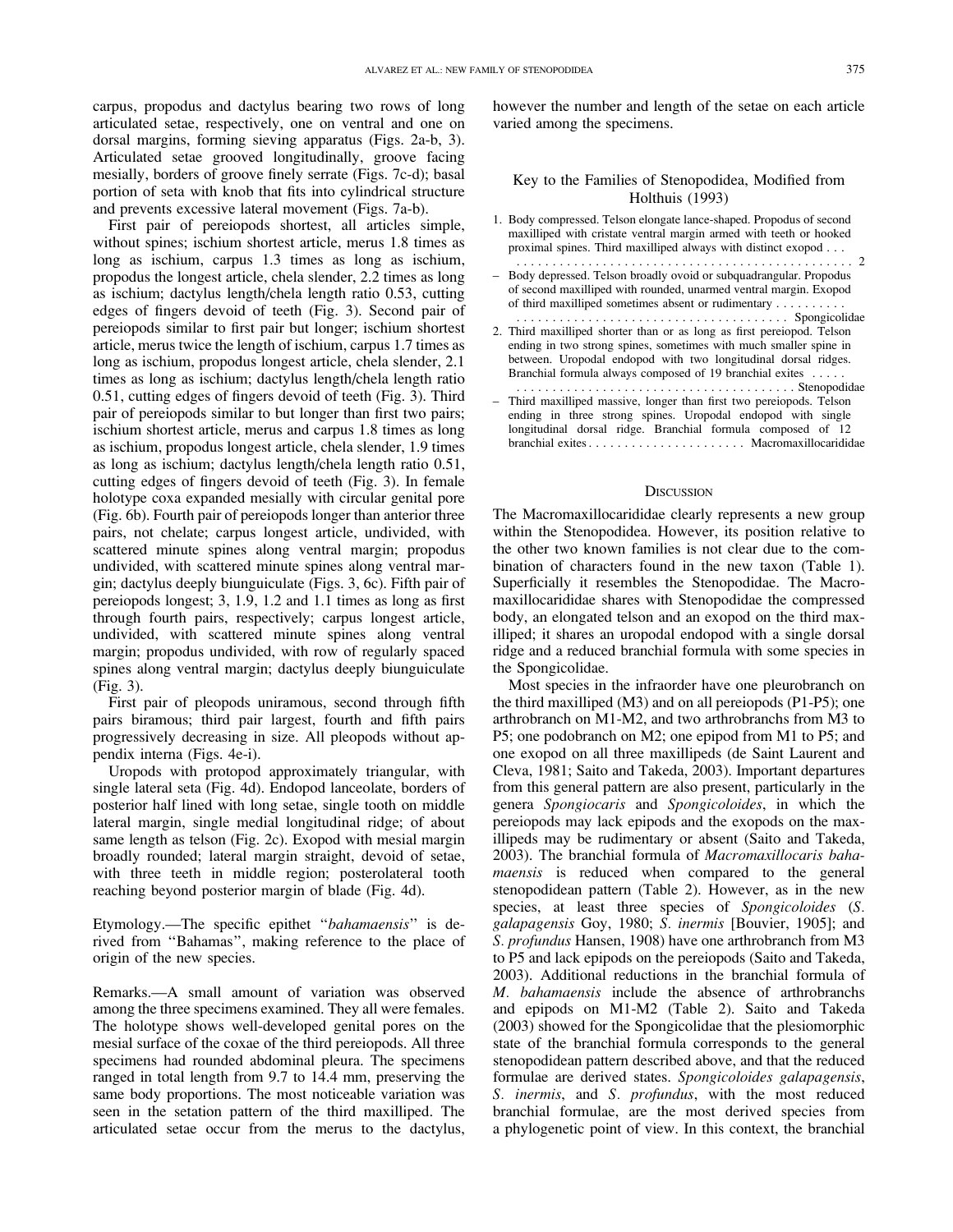formula of M. bahamaensis would indicate that this is a much derived state rather than a primitive one within the infraorder.

The reduction of the branchial formula in spongicolids is correlated with the emergence of a sponge symbiosis, the shrimps live inside a sponge and movement is reduced to a minimum (Saito and Takeda, 2003). In M. bahamaensis, the proposed crevicular existence with reduced mobility and hence the low metabolism is consistent with the reduced branchial formula. As pointed out by Saito and Takeda (2003), several authors have considered the composition of the branchial formula as diagnostic for major groups among decapods (Burkenroad, 1981; Hong, 1988; Pohle and Marques, 1998), a notion that strenghthens the creation of Macromaxillocarididae.

The presence of the massive third maxillipeds is the most distinguishing character of the new taxon. Their size, position, and form suggest that they are preferentially used to trap food particles rather than for grooming. Hence the structure formed by these two appendages is called a "sieving apparatus". In contrast, in all other stenopodids the third maxilliped and often the first pereiopod have an active role in the grooming of appendages. Third maxillipeds used for grooming are very setose, and may have dense patches of setae called setiferous organs. The third maxilliped possesses simple and articulated grooved setae. The latter are present in all three families, as we found by examination of three genera (Stenopus, Stenopodidae; Microprosthema, Spongicolidae; Macromaxillocaris, Macromaxillocarididae). However, in the new taxon they appear to be larger, with a more developed basal support structure and the corresponding knob on each seta (Figs. 7a-b). The serrate edges along the grooves of these setae could be used for scraping in the Stenopodidae and Spongicolidae. Their presence in the Macromaxillocarididae could represent a plesiomorphic condition.

Unique to the new taxon, relative to the rest of the infraorder, is the increase in size posteriorly of the pereiopods, and the similar proportions of the articles in the first three pereiopods without the third one being considerably heavier than the others. In all other stenopodids, the third pereiopod is the largest and stoutest of all, except for Paraspongicola where the second pereiopod is the largest. Often the carpus is proportionally shorter and the chela different from those of the first two pereiopods. The relative size of the pereiopods is an important character throughout the Decapoda in defining higher taxonomic categories. Since the pattern throughout the Stenopodidae and Spongicolidae is highly conserved, we consider this departure in the Macromaxillocarididae an important diagnostic feature.

Mouth appendages are rarely used for species identification and usually lack diagnostic value. In M. bahamaensis, the first maxilla and the first maxilliped show noteworthy variations from those of the rest of the stenopodids. The first maxilla in the new taxon has a palp whose distal end is not simple and rounded as in the rest of stenopodids; instead, it is deeply cleft giving it a bifid appearance (Fig. 5e). The first maxilliped of all other stenopodids, to the best of our knowledge, has a palp (endopod) that is either 2- or 3-segmented; whereas in the new species it is unsegmented (Fig. 5g).

Although of negligible or no functional significance, the two described morphological variations are unique to M. bahamaensis, adding to the rest of unique characters present.

In the shallow habitats occupied by stenopodids, coral rubble or rocky substrates, species can be brightly colored with eyes normally developed. In habitats at depths ranging from 100 to 2400 m, on muddy substrates and as sponge symbionts, adaptations to life in darkness have evolved. For example, several deep-water species of Odontozona (O. spongicola [Alcock & Anderson, 1899], O. edwardsi [Bouvier, 1908], and *O. foresti* [Hendrickx, 2002]) and Spongicoloides (S. galapagensis [Goy, 1980], S. hawaiiensis [Baba, 1983], and S. novaezelandiae [Baba, 1979]) have unpigmented eyes (Baba, 1979, 1983; Goy, 1980; Wicksten, 1982; Hendrickx, 2002). In this regard, M. bahamaensis, being a shallow-water species, represents the first true stygobitic form within the infraorder, living in a cave and showing the typical adaptations to cave life (reduced eyes, without cornea or any visual elements, only ocular peduncle remains; unpigmented body; and elongated, slender appendages).

Like *M. bahamaensis*, the rare thalassinid shrimp Naushonia manningi Alvarez, Villalobos and Iliffe, 2000, belongs to a marine group but is the only species of that group to inhabit a cave on an island. Macromaxillocaris bahamaensis is the only stenopodid that inhabits an anchialine cave on an island.

With the inclusion of M. bahamaensis described here, Oven Rock Cave now contains 20 stygobitic species. According to criteria set by Culver and Sket (2000) where 20 obligate aquatic or terrestrial cave species is used as an arbitrary cutoff point, Oven Rock Cave ranks among only 20 other caves and wells worldwide regarded as ''hotspots for subterranean biodiversity''. It is the only site in the Caribbean region and only the second anchialine cave so designated, together with the Walsingham Cave System in Bermuda. Other stygobitic fauna inhabiting Oven Rock Cave includes five species of halocyprid ostracodes (Spelaeoecia capax Kornicker, 1990 [in Kornicker et al., 1990], S. styx Kornicker, 1990 [in Kornicker et al., 1990], Deeveya exleyi Kornicker and Iliffe, 1998, Danielopolina exuma Kornicker and Iliffe, 1998; and D. kakuki Kornicker and Iliffe, 2000); four species of epacteriscid calanoid copepods (Bofuriella vorata Fosshagen, Boxshall and Iliffe, 2001; Oinella longiseta Fosshagen, Boxshall and Iliffe, 2001; Enantronoides bahamensis Fosshagen, Boxshall and Iliffe, 2001; and Bomburiella gigas Fosshagen, Boxshall and Iliffe, 2001); three undescribed species of remipedes (Pleomothra sp., Cryptocorynetes sp., and Godzilliognomus sp.); two species of hippolytid shrimp (Barbouria cubensis (Von Martens, 1872) and Parhippolyte sterreri (Hart and Manning, 1981)); two species of cirolanid isopods (Cirolana (C.) troglexuma Botosaneanu and Iliffe, 1997 and Bahalana exumina Botosaneanu and Iliffe, 2002); the amphipod Spelaeonicippe provo Stock and Vermeulen, 1982; the polynoid polychaete Pelagomacellicephala iliffei Pettibone, 1985; and the undescribed thermosbaenacean Tulumella sp.; bairdiid podocopid ostracodes, misophrioid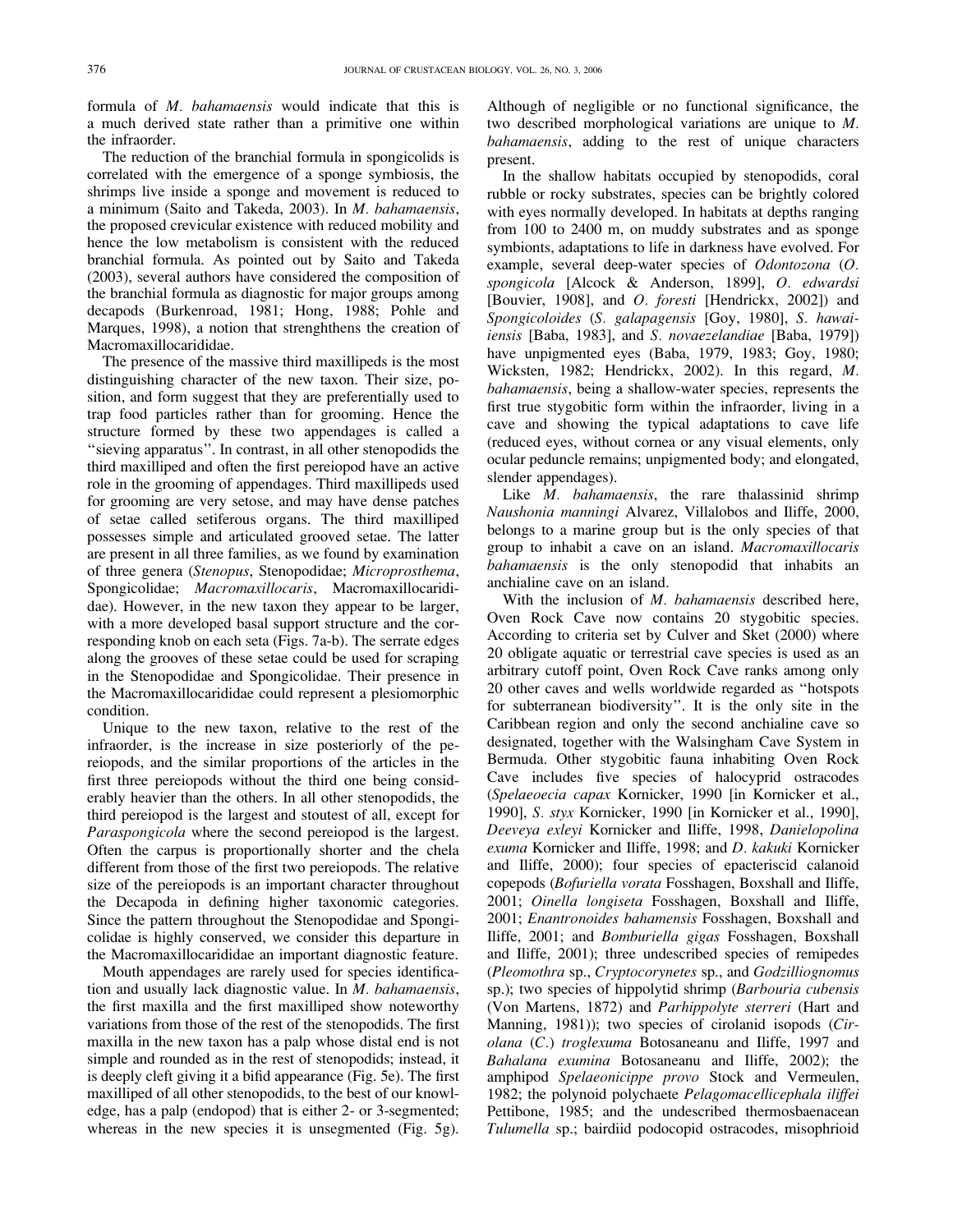and harpacticoid copepods, nerillid polychaetes and nemerteans.

### **ACKNOWLEDGEMENTS**

This research was supported by grants from the National Oceanic and Atmospheric Administration (NOAA), the Caribbean Marine Research Center, and the National Science Foundation (DEB-0315903) to T. Iliffe. We thank Texas A&M graduate students Rebecca Belcher, Darcy Gibbons, Lara Hinderstein and Colin Kleiwer as well as University of Louisiana at Lafayette graduate student Joris van der Ham for assisting with these studies. We especially acknowledge Brian Kakuk of the Bahama Caves Foundation for his help with this research. Collection of species from Oven Rock Cave was done under a marine resource collection permit from the Bahamas Department of Fisheries. Rolando Mendoza produced the drawings and Antonio Celis and Berenit Mendoza, from Instituto de Biología, UNAM, processed the samples and obtained the SEM micrographs. The comments made by Stefan Koenemann and two anonymous reviewers improved the manuscript.

#### **REFERENCES**

- Alcock, A., and A. R. S. Anderson. 1894. Natural history notes from H. M. indian marine survey steamer ''Investigator'', commander C. F. Oldham, R. N., commanding. Ser. II, No. 14. An account of a recent collection of deep-sea Crustacea from Bay of Bengal and Laccadive Sea. Journal of Asiatic Society of Bengal 63(2): 141-185.
- ———, and ———. 1899. An account of deep-sea Crustacea dredged during the surveying-season of 1897-98. Natural history notes from H. M. royal indian marine survey ship ''Investigator'', commander T. H. Heming, R. N., commanding. Ser. III, No. 2. Annals and Magazine of Natural History, series 7, 3: 1-27, 278-292.
- Alvarez, F., J. L. Villalobos, and T. M. Iliffe. 2000. Naushonia manningi, new species (Decapoda: Thalassinidea: Laomediidae), from Acklins Island, Bahamas. Journal of Crustacean Biology 20, Special Number 2: 192-198.
- Baba, K. 1979. A new stenopodidean shrimp (Decapoda, Natantia) from the Chatham Rise, New Zealand. Pacific Science 33: 311-314.
- -. 1983. Spongicoloides hawaiiensis, a new species of shrimp (Decapoda: Stenopodidea) from the Hawaiian Islands. Journal of Crustacean Biology 3: 477-481.
- Bate, C. S. 1888. Report on the Crustacea Macrura collected by H. M. S. ''Challenger'' during the years 1873-76. Reports on the Scientific Results of the Voyage of H. M. S. Challenger during the years 1873-76, Zoology 24: I-XC1-942.
- Botosaneanu, L., and T. M. Iliffe. 1997. Four new stygobitic cirolanids (Crustacea: Isopoda) from the Caribbean - with remarks on intergeneric limits in some cirolanids. Bulletin de L'Institute Royal des Sciences Naturelles de Belgique, Biologie 67: 77-94.
- ———, and ———. 2002. Stygobitic isopod crustaceans, already described or new, from Bermuda, the Bahamas, and Mexico. Bulletin de L'Institut Royal des Sciences Naturelles de Belgique, Biologie 72: 101-112.
- Bouvier, E. L. 1905. Sur les Pénéides et les Sténopides recueillis par les expéditions francaises et monégasques dans l'Atlantique. Comptes rendus hebdomadaires des Séances de l'Académie des Sciences, Paris, 140: 980-983.
- 1908. Sur les relations zoologiques des crevettes de la tribu des Sténopidés. Comptes rendus hebdomadaires des Séances de l'Académie des Sciences, Paris, 146: 887-891.
- Bruce, A. J., and K. Baba. 1973. Spongiocaris, a new genus of stenopodidean shrimp from New Zealand and South African waters, with a description of two new species (Decapoda, Natantia, Stenopodidea). Crustaceana 25: 153-170.
- Burkenroad, M. D. 1981. The higher taxonomy and evolution of Decapoda (Crustacea). Transactions of the San Diego Society of Natural History 19: 251-268.
- Claus, C. F. W. 1872. Grundzüge der Zoologie zum Gebrauche an Universitäten und höhern Lehranstalten sowie zum Selbststudium. Zweite vermehrte Auflage. Marburg und Leipzig. N. G. Elwert'sche Universitäts-Bihhandlung, 1170 pp.
- Criales, M. M. 1997. Microprosthema granatense, new species, from the southern Caribbean, with a key to shrimps of the genus Microprosthema from the western Atlantic and a new record of Odontozona libertae

(Decapoda: Stenopodidea). Journal of Crustacean Biology 17: 538-545.

- Culver, D. C., and B. Sket. 2000. Hotspots of subterranean biodiversity in caves and wells. Journal of Cave and Karst Studies 62: 11-17.
- Davie, P. J. F. 2002. Crustacea: Malacostraca: Phyllocarida, Hoplocarida, Eucarida (Part I). pp. 172-177. In, A. Wells and W. W. K. Houston, (eds.) Zoological Catalogue of Australia, Vol. 19.3A, CSIRO Publishing, Melbourne, Australia.
- de Haan, W. 1844. Crustacea. pp. 165-196. In, P. F. de Siebold, Fauna Japonica sive descriptio animalium, quae in itinere per Japoniam, jussu et auspicius superiorum, qui summum in India batava imperium tenent, suscepto, annis 1823-1830 collegit, notis, observationibus et adumbrationibus illustravit.
- de Saint Laurent, M., and R. Cleva. 1981. Crustacés Décapodes: Stenopodidea. pp. 151-188. In, Résultats des Campagnes MUSORSTOM, Collection Mémoires ORSTOM no. 91. Paris.
- Fosshagen, A., G. A. Boxshall, and T. M Iliffe. 2001. The Epacteriscidae, a cave-living family of calanoid copepods. Sarsia 86: 245-318.
- Goy, J. W. 1980. Spongicoloides galapagensis, a new shrimp representing the first record of the genus from the Pacific Ocean (Crustacea: Decapoda: Stenopodidea). Proceedings of the Biological Society of Washington 93: 760-770.
- 1987. Microprosthema emmiltum, new species, and other records of stenopodidean shrimps from the eastern Pacific (Crustacea: Decapoda). Proceedings of the Biological Society of Washington 100: 717-725.
- -. 1992. A new species of Stenopus from Australia, with a redescription of Stenopus cyanoscelis (Crustacea: Decapoda: Stenopodidae). Journal of Natural History 26: 79-102.
- -, and D. L. Felder. 1988. Two new species of *Microprosthema* from the western Atlantic (Crustacea: Decapoda: Stenopodidea). Journal of Natural History 22: 1277-1292.
- Hansen, H. J. 1908. Crustacea Malacostraca. I. The Danish Ingolf-Expedition 3(2): 1-120.
- Harmer, S. F., and A. E. Shipley. 1909. The Cambridge Natural History, Volume IV. Crustacea, Trilobites and Eurypterida, Introduction to Arachnida, King-Crabs, Tardigrada (water-bears) and Pentastomida, Scorpions, Spiders, Mites, Ticks, etc., Pycnogonida. Macmillan and Co., London, 566 pp.
- Hart, C. W. Jr., and R. B. Manning. 1981. The cavernicolous caridean shrimp of Bermuda (Alpheidae, Hippolytidae, and Atyidae). Journal of Crustacean Biology 1: 441-456.
- Hendrickx, M. E. 2002. A new deep water species of Odontozona Holthuis (Decapoda, Stenopodidae) from the southern Gulf of California, Mexico. Crustaceana 75: 405-412.
- Holthuis, L. B. 1946. Biological results of the Snellius Expedition XIV. The Stenopodidae, Nephropsidae, Scyllaridae, and Palinuridae. Temminckia 7: 1-178.
- -. 1993. The recent genera of the caridean and stenopodidean shrimps (Crustacea, Decapoda) with an appendix on the Order Amphionidacea. Leiden, Nationaal Natuurhistorisch Museum, 328 pp.
- Hong, S. Y. 1988. Development of epipods and gills in some pagurids and brachyurans. Journal of Natural History 22: 1005-1040.
- Huxley, T. H. 1879. On the classification and the distribution of the crayfishes. Proceedings of the Zoological Society of London 1878: 751-788.
- Kornicker, L. S., and T. M. Iliffe. 1998. Myodocopid Ostracoda (Halocypridina, Cladocopina) from anchialine caves in the Bahamas, Canary Islands, and Mexico. Smithsonian Contributions to Zoology 599: 1-93.
- -, and 2000. Myodocopid Ostracoda from Exuma Sound, Bahamas, and from marine caves and Blue Holes in the Bahamas, Bermuda and Mexico. Smithsonian Contributions to Zoology 606: 1-98.
- ———, J. Yager, and D. Williams. 1990. Ostracoda (Halocyprididae) from anchialine caves in the Bahamas. Smithsonian Contributions to Zoology 495: 1-51.
- Latreille, P. A. 1819. Salicoques, Carides. Nouveau dictionnaire d'histoire naturelle a appliquée aux arts, à l'agriculture, à l'économie rural et domestique, à la médicine, etc., edition 2, 30: 68-73.
- Martin, J. W., and G. E. Davis. 2001. An Updated Classification of the Recent Crustacea. Natural History Museum of Los Angeles County, Science Series 39, 124 pp.